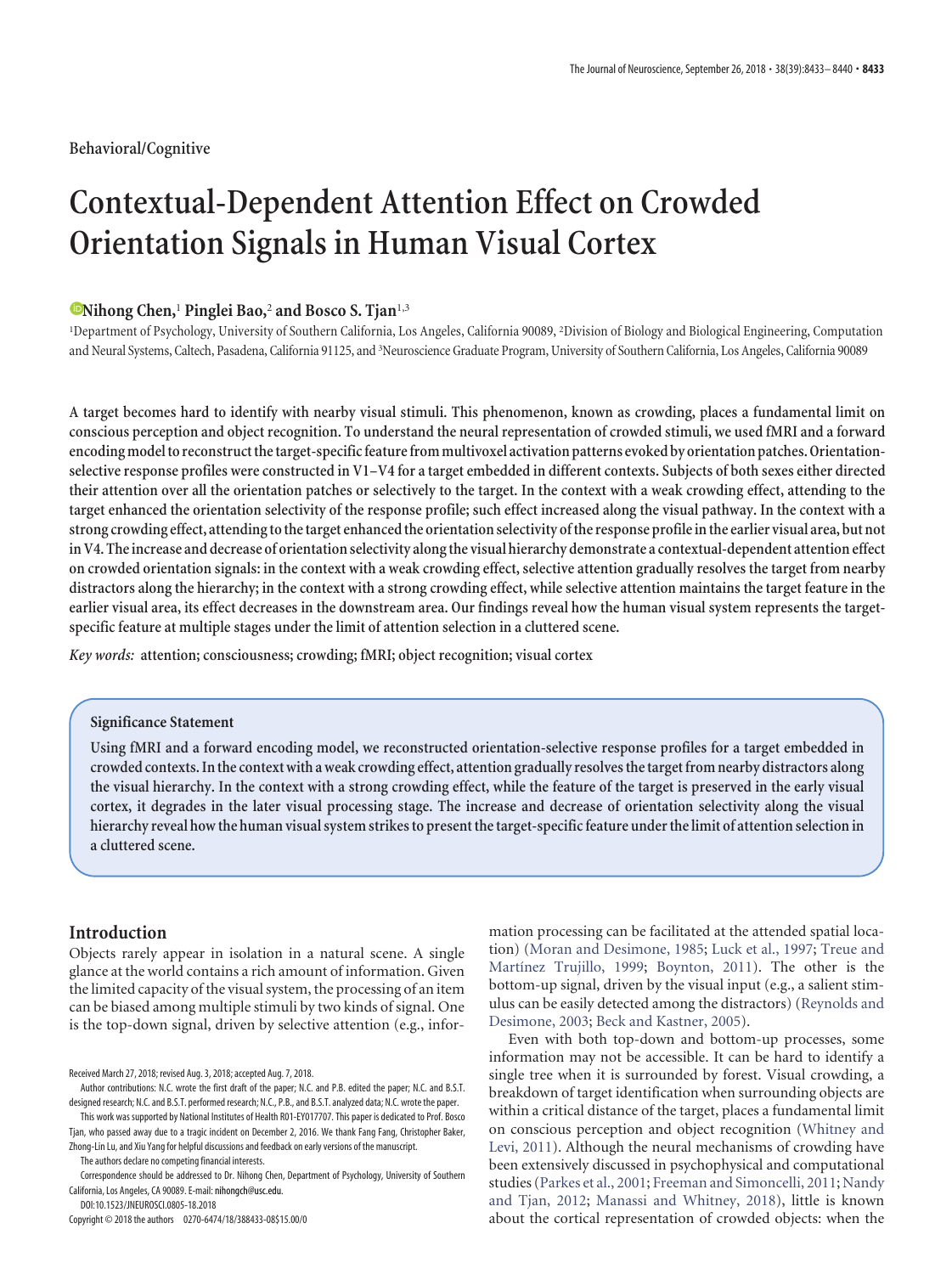feature of a target cannot be consciously perceived, is it still represented in the visual cortex?

Unlike previous studies, which identified crowding-related changes in the overall BOLD signals [\(Fang and He, 2008;](#page-7-9) [Bi et al.,](#page-6-2) [2009;](#page-6-2) [Joo et al., 2012;](#page-7-10) [Chen et al., 2014;](#page-6-3) [Millin et al., 2014\)](#page-7-11), we used a forward encoding model in fMRI multivoxel pattern analysis [\(Brouwer and Heeger, 2011;](#page-6-4) [Saproo and Serences, 2014;](#page-7-12) [Sprague et al., 2015\)](#page-7-13). The reconstructed response profiles at a population level demonstrated feature-selective information of a specific item in a crowded display. Thus, a previously unexplored role of selective attention in resolving the target from nearby distractors can be tested in the human visual cortex.

Our visual stimuli were orientation patches consisting of a target at 2.5° horizontal eccentricity and eight surrounding flankers (see [Fig. 1](#page-2-0)*A*). During the scan, subjects were asked to attend all the patches, or to attend only the target. We asked how attention tuned the cortical representation to reflect the orientation of the crowded target, with flankers of identical orientation, or flankers of different orientations.

## **Materials and Methods**

*Subjects.*A total of 12 subjects (5 female, 23–38 years old) were enrolled in the experiment. Eight participated in the first experiment, and eight participated in the second experiment. All subjects had normal or correctedto-normal vision. They gave written, informed consent in accordance with the procedures and protocols approved by the review committee of University of Southern California.

*Stimuli and apparatus.* In an array, a Gabor at an eccentricity of 2.5° to the right of fixation was surrounded by eight flanking Gabors (0.75° from the central Gabor). The diameter of each Gabor was 0.625°. All Gabors (spatial frequency =  $8 \text{ c/deg}$ , Michelson contrast = 100%) were presented on a gray background with their mean luminance (70.15 cd/m<sup>2</sup>). In the first fMRI experiment, the orientation of all flankers was horizontal. In the second fMRI experiment, the orientation of each flanker was randomly assigned from 0°, 45°, 90°, and 135°. In the psychophysical measurement, the central Gabor was also presented without the flankers.

In the psychophysical measurement, the stimuli were presented on a Trinitron Multiscan G400 22-in monitor (Sony; refresh rate: 85 Hz; spatial resolution:  $1024 \times 768$ ). Subjects viewed the stimuli from a distance of 80 cm. Their head position was stabilized using a head and chin rest. In the fMRI measurement, the stimuli were back-projected via a video projector (refresh rate: 60 Hz; spatial resolution:  $1024 \times 768$ ) onto a translucent screen placed inside the scanner bore. Subjects viewed the stimuli through a mirror located above their eyes. The viewing distance was 83 cm.

*Behavioral task.* Before the fMRI scan, we measured subjects' identification performance on the central Gabor. In a trial, the Gabor array was presented for 120 ms. Subjects were asked to maintain the central fixation and to make a four-alternative-forced-choice judgment of the target orientation (0°, 45°, 90°, or 135°) with a button press. The next trial began after 1000 ms after response. Identification accuracies were measured with and without flankers. For each condition, the performance was averaged over 40 trials. Crowding effect was defined as the difference in identification accuracy between the target-plus-flanker condition and the target-only condition.

*Procedures.* In each experiment, we measured BOLD signals responding to the Gabor array in block-design fMRI scans over two or three sessions. In a stimulus block, all Gabors in the array were counterphase flickering at 2 Hz with random pauses. Meanwhile, the contrast of the central Gabor decreases at random time points. Subjects maintained fixation while attended to the Gabor stimuli throughout the run. In the Attend\_Target condition, subjects detected a reduction in the contrast of the central Gabor in the array. In the Attend\_All condition, subjects detected a pause of flickering of the whole Gabor array. The task order was counterbalanced across subjects. For each attention condition, 8 runs were measured. In the first experiment, each run consisted of 12 blocks, with 3 blocks for each target orientation (0°, 45°, 90°, and 135°).

In the second experiment, each run consisted of 16 blocks, with 4 blocks for each target orientation. Each stimulus block lasted for 12 s and was interleaved with 12 s fixation blocks.

*MRI data acquisition and preprocessing.* MRI data were collected using a 3T Prisma scanner with a 32-channel phase-array coil (Siemens). BOLD signals were measured at a resolution of  $3 \times 3 \times 3$  mm<sup>3</sup> with a multiband EPI sequence (TE: 35 ms; TR: 1 s; FOV: 192  $\times$  192 mm<sup>2</sup>; matrix:  $64 \times 64$ ; flip angle: 63 degrees; slice thickness: 3 mm; gap: 0 mm; number of slices: 42; slice orientation: axial). A high-resolution 3D structural dataset (MPRAGE;  $0.8 \times 0.8 \times 0.8$  mm<sup>3</sup> resolution) was collected. MRI data analyses were performed using Freesurfer (version 5.3, [http://](http://surfer.nmr.mgh.harvard.edu/) [surfer.nmr.mgh.harvard.edu/\)](http://surfer.nmr.mgh.harvard.edu/) and FSL (version 4.1, FMRIB's Software Library, www.fmrib.ox.ac.uk/fsl). The anatomical volume was processed using Freesurfer to reconstruct the inflated cortical surface for each subject. The functional volumes were preprocessed using FSL, including motion-correction and high-pass temporal filtering. All functional datasets were individually registered into 3D space using the subjects' individual high-resolution anatomical images.

*Mapping ROIs.* Retinotopic mapping of visual areas V1-V4 was performed using standard phase-encoded methods [\(Sereno et al., 1995;](#page-7-14) [Engel et al., 1997\)](#page-6-5), in which subjects viewed a rotating wedge and an expanding ring that created traveling waves of neural activity in visual cortex. Two independent localizer runs, which were identical to the runs in the main experiment, were used to identify voxels in each area that showed a stronger response to stimulus conditions than fixation (*p* 0.01).

*Multivoxel pattern analysis.* A forward encoding model [\(Brouwer and](#page-6-4) [Heeger, 2011;](#page-6-4) [Saproo and Serences, 2014;](#page-7-12) [Sprague et al., 2015\)](#page-7-13) was used to project the multivoxel response patterns in each ROI to a set of orientation-selective channel responses. The model assumes that BOLD responses from voxels reflect an approximately linear mixture of responses from many subpopulations of neurons with different degrees of selectivity to orientation [\(Boynton et al., 1996;](#page-6-6) [Logothetis and Wandell,](#page-7-15) [2004\)](#page-7-15).

For each voxel,  $\beta$  values evoked by the array with four different orientations of the central Gabor were estimated in individual blocks with a GLM procedure. The  $\beta$  values of each voxel were interpreted in the forward encoding model as a linear sum of weighted responses of 12 orientation-selective channels, with the orientation selectivity of the channels linearly spaced between 0° and 180° (0°, 15°, 30°, . . . , 165°). The basis tuning function of each hypothetical channel was modeled using a half-sinusoidal function raised to the fifth power. Raising to the fifth power made the tuning curves narrower: the half-bandwidth at halfmaximum height of the basis tuning in the present study is 30°, which is comparable with the physiological findings. Given the considerable amount of variability in the orientation tuning bandwidth from singleunit studies (e.g., [Schiller et al., 1976;](#page-7-16) [McAdams and Maunsell, 1999;](#page-7-17) [Ringach et al., 2002\)](#page-7-18), the exponent of the sinusoids used in the forward encoding model has been chosen at 5 [\(Brouwer and Heeger, 2011;](#page-6-4) [An](#page-6-7)[derson et al., 2012\)](#page-6-7) or 6 [\(Scolari et al., 2012\)](#page-7-19). With the half-sinusoidal function raised to the fifth power, at least seven basis functions were needed to cover the orientation space. This minimum number has been generally exceeded in the previous studies to compute orientationselective channel response (e.g., 9 –10 hypothetical channels) [\(Scolari et](#page-7-19) [al., 2012;](#page-7-19) [Garcia et al., 2013\)](#page-7-20). We used 12 channels to fully cover the orientation space and to include the orientations at 0°, 45°, 90°, and 135°.

The computation of forward encoding model consisted of two stages. The first stage was to estimate the weights on the 12 hypothetical channels separately for each voxel. With these weights, the second stage was to compute the channel outputs associated with the spatial pattern of BOLD signal evoked by the array with different center orientation. Runs from each subject were divided into a training set and a test set using a leavetwo-run-out cross-validation scheme. For example, the 24 spatial patterns of voxel response for each target orientation were divided into a training set (18 patterns) and a test set (6 patterns). The training set was used to estimate the channel weights in the first stage, and the test set was used to compute the channel responses in the second stage.

In the first stage, the weight of each channel was estimated using a standard GLM (Eq. 1). Let *k* be the number of channels, *m* be the number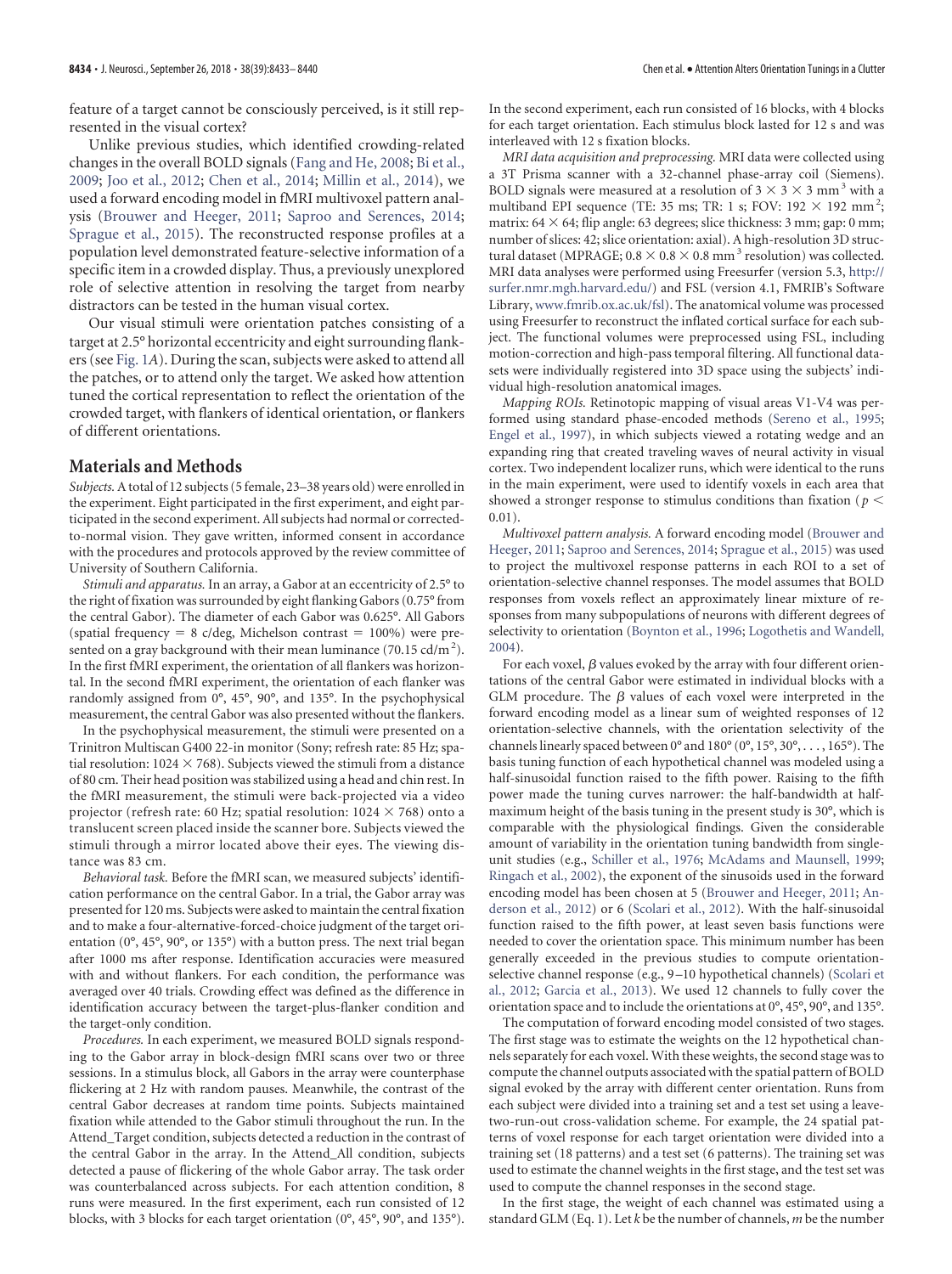

<span id="page-2-0"></span>Figure 1. Stimuli and behavioral results. *A*, Visual stimuli. A target Gabor (2.5° horizontal eccentricity) is surrounded by eight flanking Gabors. Left, Homogeneous context consisting of flankers with identical orientation at 0°. Right, Heterogeneous context consisting of flankers with mixed orientations at 0°, 45°, 90°, and 135°. **B**, Crowding effect in homogeneous and heterogeneous contexts. Subjects were asked to maintain central fixation and to make a four-alternative-forced-choice judgment of the target orientation (0°, 45°, 90°, or 135°). Crowding effect was defined as the reduction in orientation identification accuracy in percentage induced by the presence of flankers. Error bar indicates 1 SEM across subjects.

of voxels, and *n* be the number of repeated measurements (i.e., 4 orientation  $\times$  18 patterns in the training set). The matrix of voxel responses in the training set  $(B_1, m \times n)$  was related to the matrix of hypothetical channel response  $(C_1, k \times n)$  by a weight matrix  $(W, m \times k)$  as follows:

$$
B_1 = W C_1 \tag{1}
$$

The ordinary least-squares estimate of *W* is computed via a pseudoinverse of  $C_1$  (+ indicates pseudoinverse) as follows:

$$
\hat{W} = B_1 C_1^+ \tag{2}
$$

In the second stage, the pattern of voxel response in the test set  $B_2$  was used to compute the estimated channel responses  $C_2$  using the previously computed weights *W*.

$$
C_2 = (\widehat{W}^T \widehat{W})^{-1} \widehat{W}^T B_2 \tag{3}
$$

The training/testing procedure was repeated for all combinations of the patterns. Finally, the channel response profile computed each time was circularly shifted such that the orientation of the target that evoked the response profile was set to 0° offset in the abscissa of [Figures 2](#page-3-0)*A* and [4](#page-4-0)*A*.

It should be noted that a pseudoinverse was used in Equation 2 because  $C_1$  is not a full-rank matrix (the number of the measured orientation conditions was smaller than the number of the channels). In a control analysis, we computed the channel response with 4 hypothetical channels. The orientation selectivity of the channels was linearly spaced between 0° and 180° (0°, 45°, 90°, 135°). In this case, Equation 2 can be written as  $\hat{W} = B_1 C_1^T (C_1 C_1^T)^{-1}$ . For response profiles computed-based on 4 hypothetical channels, see Fig. 2-2 (available at [https://doi.org/10.](https://doi.org/10.1523/JNEUROSCI.0805-18.2018.f2-2) [1523/JNEUROSCI.0805-18.2018.f2-2\)](https://doi.org/10.1523/JNEUROSCI.0805-18.2018.f2-2) and Fig. 4-2 (available at [https://](https://doi.org/10.1523/JNEUROSCI.0805-18.2018.f4-2) [doi.org/10.1523/JNEUROSCI.0805-18.2018.f4-2\)](https://doi.org/10.1523/JNEUROSCI.0805-18.2018.f4-2).

*Weighted pooling model.* We assumed that the channel responses derived above reflect a linear combination of responses from individual orientations. To evaluate the information of the target and the flankers separately, we estimated the weights for the target and the flankers in a linear regression model.

$$
T = w_t T_t + w_f \sum T_f \tag{4}
$$

The model receives the following inputs: the channel response (*T*), which was the result of the forward encoding model; the hypothetical channel response (with the same basis function as defined in the forward encoding model) evoked by the physical stimuli. The latter part consisted of the channel response to the target orientation  $(T_t)$  and the channel response to the flanking orientation  $(T_f)$ . Because the target was surrounded by eight flankers,  $\sum T_f$  was the sum of eight channel response profiles, each evoked by a flanking orientation. Given these inputs, we estimated the weight of the target  $(w_t)$  and the weight of the flankers  $(w_f)$ . The model was fitted across four target orientations, under each attention condition and each stimulus context.

*Experimental design and statistical analysis.* To test the change in the channel responses across the visual areas, the centralized channel response profiles were submitted to repeated-measures ANOVA with ROI and channel as two within-subject factors. Because the basis functions were not independent, the assumption of independence when comparing the channel responses across conditions was violated. To evaluate the significance of the reported effects, we first obtained *F* values from the ANOVA tests. Next, we randomly permuted orientation labels to construct the response profiles. Then we conducted the same statistical analysis on this relabeled dataset. We repeated this procedure for 2000 times to generate a distribution of *F* values and looked up the probability of obtaining the original *F* value given this distribution. The *p* values reported reflect this probability. Differences between experimental conditions were also assessed using one-sample *t* test and paired-sample *t* test. In the pooling model, a simple linear regression was calculated. The fitting of the regression equation was assessed by the  $p$  value and the  $R^2$ . The weight differences between conditions were assesses using a bootstrap procedure [\(Fox, 2016\)](#page-7-21). The model statistics, including unstandardized coefficients, standardized coefficients, and *p* values, were reported.

## **Results**

#### **Behavioral results**

Before scanning, subjects were tested on orientation identification at the target with and without surrounding flankers. In the homogeneous context, the crowding effect was weak; the presence of the flankers had little effect on the orientation identification accuracy (3% reduction,  $t_{(7)} = 2.31, p = 0.06$ ). In the heterogeneous context, the crowding effect was strong; the presence of the flankers significantly reduced the orientation identification accuracy (20% reduction,  $t_{(7)} = 4.25$ ,  $p = 0.004$ ) [\(Fig. 1](#page-2-0)*B*).

#### **fMRI results**

#### *Increased orientation selectivity in a homogeneous context*

Using a forward encoding model, we computed channel responses from multivoxel activation patterns evoked by the orientation patches in V1-V4. The sharpness of the tuning reflects the orientation selectivity of the target orientation [\(Fig. 2](#page-3-0)*A*). In the homogeneous context, we found that the response profiles became sharpened along the visual pathway with selective attention; a repeated-measures ANOVA revealed a significant interaction between ROI and channel  $(F_{(33,231)} = 2.10, p = 0.04)$ , as well as a significant main effect of channel  $(F_{(11,77)} = 8.00, p < 0.001)$ . Without selective attention, the main effect of channel was sigmificant ( $F_{(11,77)} = 7.32$ ,  $p = 0.003$ ), but the interaction was not  $(F_{(33,231)} = 1.13, p = 0.34)$ . Similar patterns were observed in the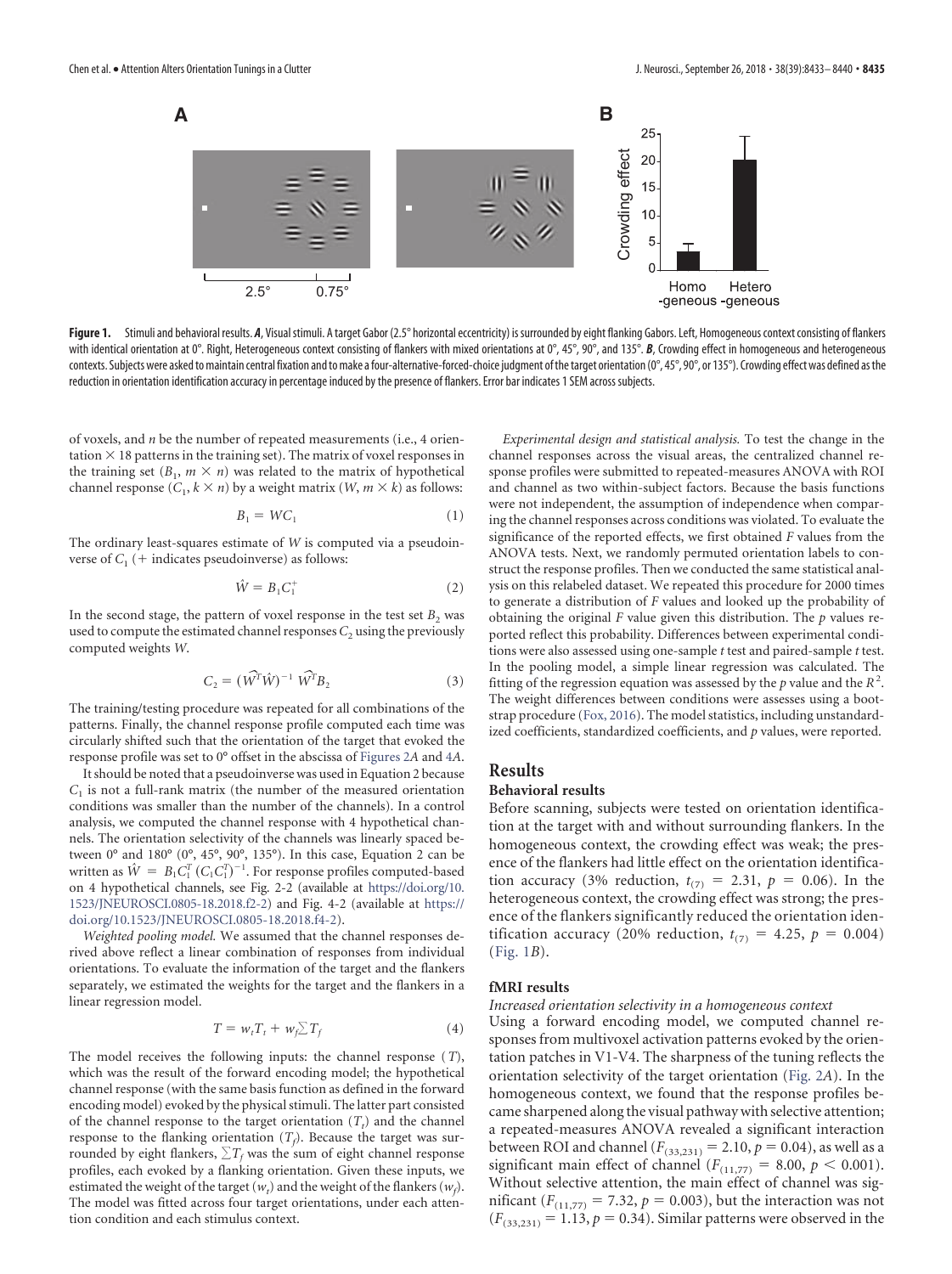

<span id="page-3-0"></span>Figure 2. Orientation-selective response profiles in the homogeneous context. *A*, Responses in orientation-selective channels with respect to the target orientation. The response profiles were computed for each target orientation and were circularly shifted such that the orientation of the target was set to 0° offset. For amplitudes and bandwidths of the response profiles, see Figure 2-1 (available at [https://doi.org/10.1523/JNEUROSCI.0805-18.2018.f2-1\)](https://doi.org/10.1523/JNEUROSCI.0805-18.2018.f2-1). *B*, OSI derived from the response profile, by comparing the responses at 0° and 90° offsets. OSI  $= (R_{0^{\circ}} - R_{90^{\circ}})/(R_{0^{\circ}} + R_{90^{\circ}})$ . Shaded area/error bar represents 1 SEM across subjects. For response profiles computed with four hypothetical channels, see Figure 2-2 (available at [https://doi.org/10.1523/JNEUROSCI.0805-](https://doi.org/10.1523/JNEUROSCI.0805-18.2018.f2-2) [18.2018.f2-2\)](https://doi.org/10.1523/JNEUROSCI.0805-18.2018.f2-2).



<span id="page-3-1"></span>Figure 3. Attention effect on the channel response in the homogeneous context. The attention-related changes in the response profiles in [Figure 2](#page-3-0)A were quantified by subtracting the channel responses in the Attend\_All condition from those in the Attend\_Target condition. Data were collapsed across channels with the same magnitude of orientation offset. Error bar indicates 1 SEM across subjects.

response profiles constructed with 4 hypothetical channels (Fig. 2-2, available at [https://doi.org/10.1523/JNEUROSCI.0805-18.](https://doi.org/10.1523/JNEUROSCI.0805-18.2018.f2-2) [2018.f2-2\)](https://doi.org/10.1523/JNEUROSCI.0805-18.2018.f2-2): with selective attention, there was a significant interaction between ROI and channel ( $F_{(9,63)} = 2.19, p = 0.03$ ); without selective attention, the interaction was not significant  $(F_{(9,63)} = 0.57, p = 0.81).$ 

The selectivity of the response profile was quantified using an orientation selectivity index (OSI) [\(Fig. 2](#page-3-0)*B*). With selective attention, the OSI increased from V1 to V4. Along with the sharpened orientation-selective response profile, we found that selective attention enhanced the orientation selectivity in V4 ( $t_{(7)} = 4.36$ ,  $p = 0.003$ ). The enhancement in the orientation selectivity was also reflected as an increase in the amplitude and a decrease in the bandwidth of the response profiles (Fig. 2-1, available at [https://](https://doi.org/10.1523/JNEUROSCI.0805-18.2018.f2-1) [doi.org/10.1523/JNEUROSCI.0805-18.2018.f2-1\)](https://doi.org/10.1523/JNEUROSCI.0805-18.2018.f2-1). These results suggest that selective attention gradually tuned the neural representation toward the target orientation along the visual pathway.

To clearly demonstrate the attention effect across orientation channels, we calculated the difference in the channel responses between the two attention conditions in each visual area [\(Fig. 3\)](#page-3-1). Data were collapsed across channels with the same magnitude of orientation offset based on the symmetric nature of the response profiles. A positive channel difference reflects a larger response with selective attention, and a negative channel difference reflects a smaller response with selective attention. We found that selective attention enhanced the responses in the channels at or near the target orientation, and suppressed the responses in the channels farther from the target orientation in the extrastriate cortex. The magnitude of the enhancement/suppression became largest in V4. These changes underlie the increased orientation selectivity along the visual hierarchy.

*Decreased orientation selectivity in a heterogeneous context* A different pattern of response profiles was observed in the heterogeneous context [\(Fig. 4](#page-4-0)*A*). The tuning profiles, which were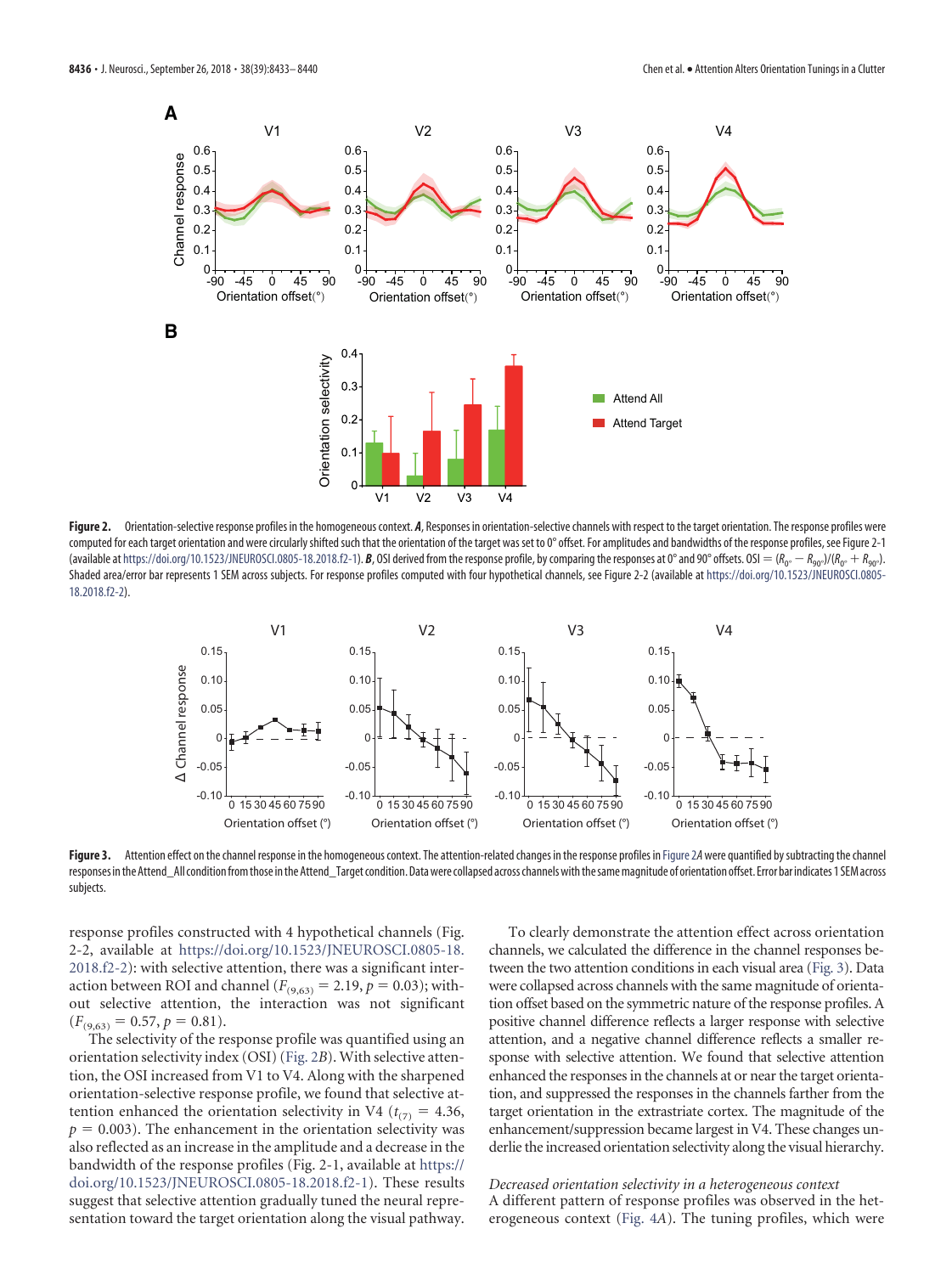

<span id="page-4-0"></span>Figure 4. Orientation-selective response profiles in the heterogeneous context. A, Responses in orientation-selective channels with respect to the target orientation. For amplitudes and bandwidths of the response profiles, see Figure 4-1 (available at [https://doi.org/10.1523/JNEUROSCI.0805-18.2018.f4-1\)](https://doi.org/10.1523/JNEUROSCI.0805-18.2018.f4-1). *B*, OSI derived from the response profile, by comparing the responses at 0° and 90° offsets. OSI  $= (R_{0^\circ} - R_{90^\circ})/ (R_{0^\circ} + R_{90^\circ})$ . Shaded area/error bar represents 1 SEM across subjects. For response profiles computed based on four hypothetical channels, see Figure 4-2 (available at [https://doi.org/10.1523/JNEUROSCI.0805-18.2018.f4-2\)](https://doi.org/10.1523/JNEUROSCI.0805-18.2018.f4-2).



<span id="page-4-1"></span>Figure 5. Attention effect on the channel response in the heterogeneous context. The attention-related changes in the response profiles in [Figure 4](#page-4-0)*A* were quantified by subtracting the channel responses in the Attend\_All condition from those in the Attend\_Target condition. Data were collapsed across channels with the same magnitude of orientation offset. Error bar indicates 1 SEM across subjects.

sharpened by selective attention in the early visual areas, became less tuned in V4. With selective attention, a repeated-measures ANOVA showed a significant interaction between ROI and channel  $(F_{(33,231)} = 3.28, p = 0.006)$ , as well as a significant main effect of channel  $(F_{(11,77)} = 9.54, p < 0.001)$ . Without selective attention, the main effect of channel was significant  $(F_{(11,77)} = 3.43,$  $p = 0.01$ ), but the interaction was not ( $F_{(33,231)} = 0.28$ ,  $p = 0.98$ ). Similar patterns were observed in the response profiles constructed with 4 hypothetical channels (Fig. 4-2, available at [https://doi.](https://doi.org/10.1523/JNEUROSCI.0805-18.2018.f4-2) [org/10.1523/JNEUROSCI.0805-18.2018.f4-2\)](https://doi.org/10.1523/JNEUROSCI.0805-18.2018.f4-2): with selective attention, there was a significant interaction between ROI and channel  $(F_{(9,63)} = 2.11, p = 0.04)$ ; without selective attention, the interaction was not significant  $(F_{(9,63)} = 0.27, p = 0.98)$ .

The selectivity of the response profile was quantified using the OSI [\(Fig. 4](#page-4-0)*B*). We found that attention enhanced the orientation selectivity in V3 ( $t_{(7)} = 3.78$ ,  $p = 0.007$ ), but not in V4 ( $t_{(7)} = 0.17$ ,  $p = 0.87$ ). The changes of orientation selectivity were also reflected in the amplitudes and the bandwidths of response profiles (Fig. 4-1, available at [https://doi.org/10.1523/JNEUROSCI.0805-](https://doi.org/10.1523/JNEUROSCI.0805-18.2018.f4-1) [18.2018.f4-1\)](https://doi.org/10.1523/JNEUROSCI.0805-18.2018.f4-1). These results suggest that, in a heterogeneous context, crowding limits the role of selective attention in resolving the target from the flankers, resulting in an impoverished neural representation in V4.

To demonstrate the attention effect across orientation channels, we calculated the difference in the channel responses between the two attention conditions [\(Fig. 5\)](#page-4-1). With selective attention, there was a trend of enhancementin the channel responses at or near the target orientation and a trend of suppression in the channel responses farther from the target orientation. Such pattern was observed only in the earlier visual areas, but not in V4. These changes underlie the decreased orientation selectivity in the downstream area.

The channel response differences between the two attention conditions in both the homogeneous and the heterogeneous contexts were submitted to an ANOVA with stimulus context and channel as two factors. A significant interaction was observed in  $V4 (F_{(6,42)} = 2.51, p = 0.036)$ . There was no significant interaction in V1-V3 (all  $F_{(6,42)} < 0.36$ ,  $p > 0.90$ ). Similar results were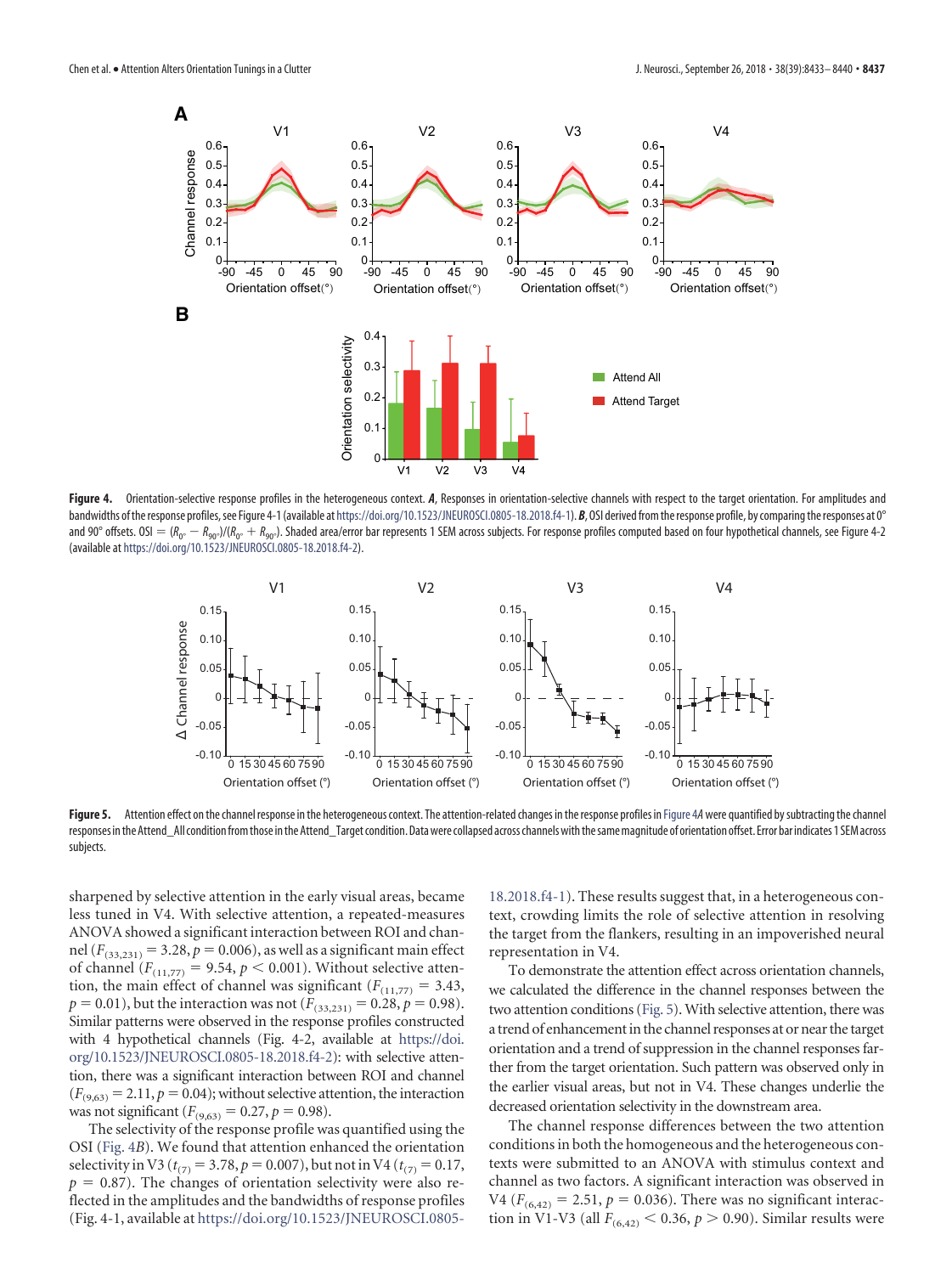

<span id="page-5-0"></span>Figure 6. Pooling orientation signals in homogeneous and heterogeneous contexts. *A*, Weighted pooling model. Response profiles evoked by each orientation were summed, given a weight of the target (w<sub>t</sub>) and a weight of the flankers (w<sub>t</sub>). The model predicts that selective attention increases the weight of the target increases and decreases the weight of the flankers. *B*, An example of model fit in the Attend\_Target condition in the homogeneous context. Solid line and shaded area indicate mean  $\pm$  SEM across subjects. Dashed line indicates model fit from 1000 bootstrap samples. *C*, *D*, Weight estimates in the homogeneous (*C*) and the heterogeneous (*D*) context. For a summary of model statistics, see Figure 6-1 (available at [https://doi.org/10.1523/JNEUROSCI.0805-18.](https://doi.org/10.1523/JNEUROSCI.0805-18.2018.f6-1) [2018.f6-1\)](https://doi.org/10.1523/JNEUROSCI.0805-18.2018.f6-1) and Figure 6-2 (available at [https://doi.org/10.1523/JNEUROSCI.0805-18.2018.f6-2\)](https://doi.org/10.1523/JNEUROSCI.0805-18.2018.f6-2). Error bar indicates 95% CI from 1000 bootstrap samples.

found in the analysis with 4 hypothetical channels (V1-V3: all  $F_{(2,14)} < 0.44$ ,  $p > 0.65$ ; V4:  $F_{(2,14)} = 7.49$ ,  $p = 0.006$ ). These results suggest that attention modulates the channel responses in V4 differently between the stimulus contexts.

#### *A pooling model*

The above channel responses reflect the neural representation of the orientation ensemble. To understand how crowding arises from individual orientations, we assumed that the visual system generates estimates of the target feature based on a weighted sum of the signals from the target and the flankers. In a pooling model [\(Fig. 6](#page-5-0)*A*), we used hypothetical channel responses evoked by the target and the flankers to predict the channel responses in [Figures](#page-3-0) [2](#page-3-0)*A* and [4](#page-4-0)*A*. The weight estimates reflect the amount of information of the target and the flankers in each visual area.

In the homogeneous context, the model well explained the response profiles across V1-V4 under both attention conditions (both  $R^2 > 0.45$ ,  $p < 0.001$ ; for ROI-wise results, see Fig. 6-1, available at [https://doi.org/10.1523/JNEUROSCI.0805-18.2018.](https://doi.org/10.1523/JNEUROSCI.0805-18.2018.f6-1) [f6-1\)](https://doi.org/10.1523/JNEUROSCI.0805-18.2018.f6-1). Without selective attention, the weights of the target and the flankers were significant in all the ROIs (  $W_t$ : all  $p < 0.001; W_f$ : all  $p < 0.001$ ), suggesting a voluntary pooling of information from both the target and the flankers. With selective attention, we observed increasing weight of the target and decreasing weight of the flankers along the visual pathway [\(Fig. 6](#page-5-0)*C*). The weights of the target were significant in all the ROIs (all  $p < 0.001$ ). The weights of the flankers were not significant in V1–V3 (all  $p > 0.05$ ) and significantly negative in V4 ( $p = 0.01$ ). These results indicate that selective attention enables a selective pooling of the target information. A comparison between two attention conditions further demonstrates that selective attention enhanced the weight of the target ( $p = 0.01$ , *bootstrap*) and reduced the weight of the flankers  $(p = 0.002,$  *bootstrap*) in V4.

In the heterogeneous context, the model well explained the response profiles across V1-V4 with selective attention ( $R^2$  =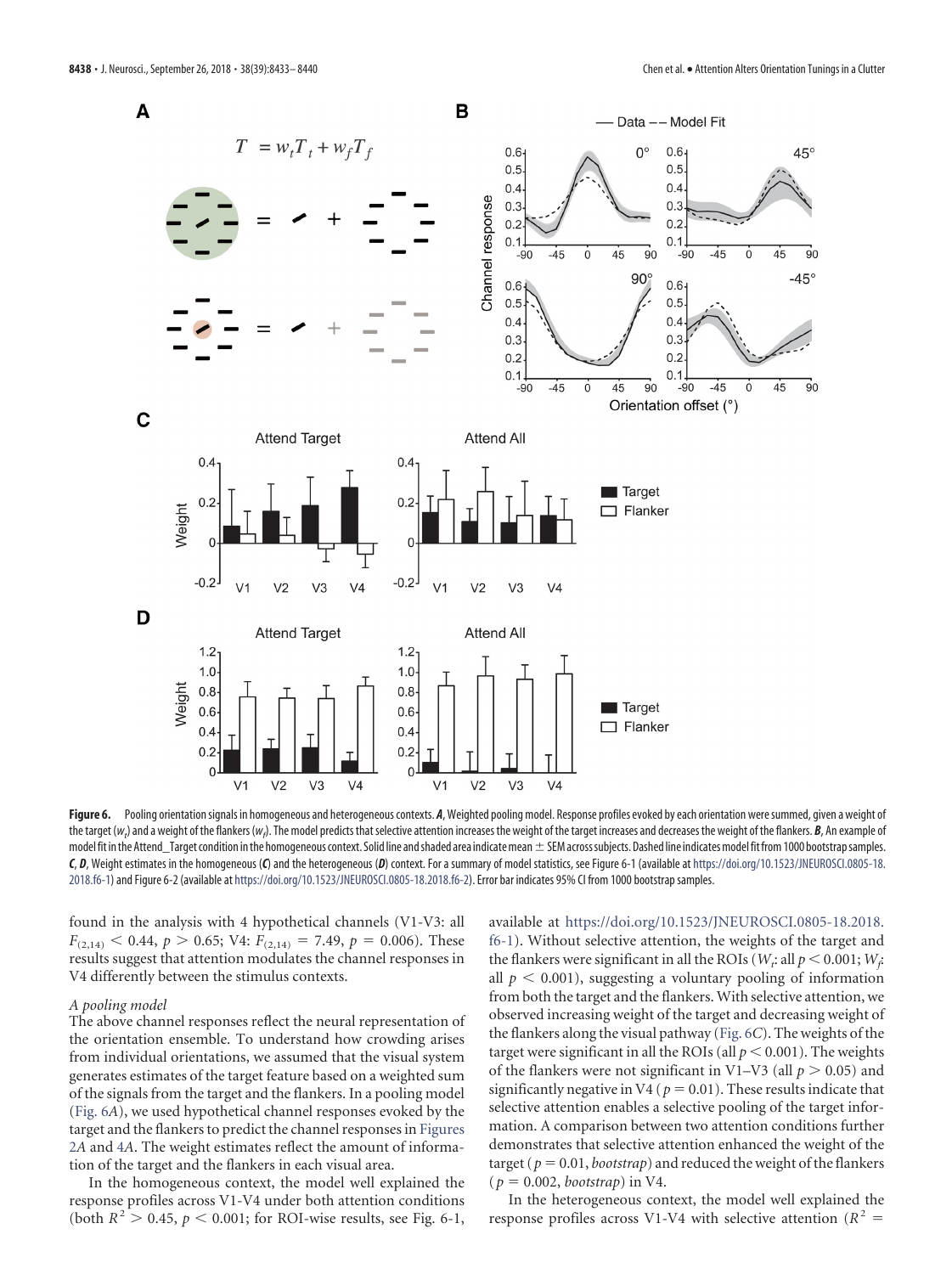0.41,  $p < 0.001$ ; for ROI-wise results, see Fig. 6-2, available at [https://doi.org/10.1523/JNEUROSCI.0805-18.2018.f6-2\)](https://doi.org/10.1523/JNEUROSCI.0805-18.2018.f6-2). Along with the decrease in the orientation selectivity, the weight of the target became smaller in V4 than those in V2 ( $p = 0.02$ , *boot*- $\langle \text{strap} \rangle$  and V3 ( $p = 0.01$ , *bootstrap*) [\(Fig. 6](#page-5-0)*D*). However, without selective attention, the model generated poor fit in the extrastriate areas (V1:  $R^2 = 0.21$ ,  $p = 0.005$ ; V2-V4, all  $R^2 < 0.06$ ,  $p >$ 0.23), suggesting a lack of automatic linear pooling process under the crowding context.

## **Discussion**

In the context with a weak crowding effect, selective attention increased the orientation selectivity for the target from V1 to V4. It is known that spatial attention biases the visual processing toward the behaviorally relevant location, allowing for enhanced perception of the stimuli at the attended location [\(Posner, 1980\)](#page-7-22). Many electrophysiological studies have shown that a neuron's response is predominantly determined by the attended stimulus when multiple stimuli fall within its receptive field in macaque extrastriate cortex [\(Moran and Desimone, 1985;](#page-7-0) [Luck et al., 1997;](#page-7-1) [Reynolds et al., 1999\)](#page-7-23). These results form the basis of the biasedcompetition theory of attention. By comparing the BOLD responses to sequentially presented stimuli and simultaneously presented stimuli, [Kastner et al. \(1998\)](#page-7-24) identified the suppressive interaction among nearby stimuli and further demonstrated that spatially directed attention reduces such interaction in the human visual cortex. In line with this finding, we observed an accumulative effect of spatial selective attention along the visual processing hierarchy. The effect of attention in biasing the neural representation toward the target is manifested in multivoxel activations at a population level, as previously reported in the domain of featurebased attention [\(Reddy et al., 2009;](#page-7-25) [Serences et al., 2009\)](#page-7-26). Our findings bridge the gap between single-neuron recording studies and fMRI multivoxel studies [\(Boynton, 2011\)](#page-6-0), which constitute important cortical evidence of the role of selective spatial attention in resolving the target from nearby distractors.

In the context with a strong crowding effect, the effect of selective attention became limited. For an item that fails to be recognized in a clutter, there has been a long-standing debate about where the information begins to degrade in the cortex. One hypothesis proposes that crowding arises from lateral/horizontal connections starting in V1 [\(Pelli and Tillman, 2008;](#page-7-27) [Nandy and](#page-7-7) [Tjan, 2012\)](#page-7-7). Alternatively, it has been suggested that the information is maintained in the early visual cortex and could degrade in later visual processing stages due to a lack of attention resolution [\(He et al., 1996;](#page-7-28) [Intriligator and Cavanagh, 2001\)](#page-7-29). While crowding-related activation changes have been identified across areas V1–V4 [\(Fang and He, 2008;](#page-7-9) [Anderson et al., 2012;](#page-6-7) [Chen et](#page-6-3) [al., 2014;](#page-6-3) [Kwon et al., 2014;](#page-7-30) [Millin et al., 2014\)](#page-7-11), these changes were derived by comparing the overall BOLD responses between the target/flanker-only condition and the target-plus-flanker condition. Thus, the neural representation of feature-specific information remains unavailable.[Anderson et al. \(2012\)](#page-6-7) used fMRI adaptation to reveal the neural correlates of altered orientation perception induced by crowding. A strongest crowding effect was found in V4. This result was consistent with the degradation of orientation selectivity in V4 observed in the current study. These findings suggest that crowding exerts a larger influence in the later visual processing stage, allowing the low-level visual information to persist in the early visual cortex.

Although the orientation of an individual item may not be consciously perceived, it could be pooled by the visual system to generate estimates for the ensemble. A pooling mechanism proposes that the information from the target and flankers in a cluttered display are summarized rather than being lost [\(Parkes et al.,](#page-7-5) [2001;](#page-7-5) [Freeman and Simoncelli, 2011;](#page-7-6) [Harrison and Bex, 2015\)](#page-7-31). In a linear weighted model, we tested this idea and evaluated the information of the target and surround separately. In the context with a weak crowding effect, the increasing weights of the target and the decreasing weights of the flankers along the visual pathway confirmed the role of selective attention in target facilitation and distractor suppression. In the context with a strong crowding effect, although this model well accounted for the degradation in the target-specific representation with selective attention, it generated poor fit to the neural representation without selective attention. These results indicate that a voluntary linear pooling may not account for crowding under all conditions. Instead, crowding could result from other processes (e.g., feature substitution) in which participants occasionally mistake the target with a distractor [\(Ester et al., 2014,](#page-7-32) [2015\)](#page-7-33).

The increase and decrease in the orientation selectivity along the visual pathway reveal an interaction between top-down attention-driven and bottom-up stimulus-driven processes. A recent model proposes that attention reads out the sensory representation in the intrinsic visual circuits via a sparse pooling process [\(Chaney et al., 2014\)](#page-6-8). This model explains the contextual effect of crowding in the light of grouping [\(Kooi et al., 1994;](#page-7-34) [Livne](#page-7-35) [and Sagi, 2010\)](#page-7-35). In the present study, the identical flankers can be grouped together, so that a sparse sampling is sufficient to resolve the target from the flankers. However, the heterogeneous flankers cannot be grouped, so that a sparse sampling results in an impoverished neural representation. The sparse selection process could take place at a relatively late stage in the visual processing hierarchy, which is consistent with our findings that the information is carried along before it degraded in V4. The preserved information in the early visual processing stages explains crowding at multiple levels (crowding occurs not only among low-level features; e.g., orientation adaption effect persists with crowding) [\(He et al., 1996\)](#page-7-28), but also among high-level objects (e.g., holistic object information gets through crowding and influences ensemble perception [\(Fischer and Whitney, 2011\)](#page-7-36). Together, these findings illustrate how the human visual system represents information at multiple stages under the limit of attention selection in a cluttered scene.

#### <span id="page-6-7"></span>**References**

- Anderson EJ, Dakin SC, Schwarzkopf DS, Rees G, Greenwood JA (2012) The neural correlates of crowding-induced changes in appearance. Curr Biol 22:1199 –1206. [CrossRef](http://dx.doi.org/10.1016/j.cub.2012.04.063) [Medline](http://www.ncbi.nlm.nih.gov/pubmed/22658599)
- <span id="page-6-1"></span>Beck DM, Kastner S (2005) Stimulus context modulates competition in human extrastriate cortex. Nat Neurosci 8:1110 –1116. [CrossRef](http://dx.doi.org/10.1038/nn1501) [Medline](http://www.ncbi.nlm.nih.gov/pubmed/16007082)
- <span id="page-6-2"></span>Bi T, Cai P, Zhou T, Fang F (2009) The effect of crowding on orientationselective adaptation in human early visual cortex. J Vis 9:13. 1–10. [CrossRef](http://dx.doi.org/10.1167/9.11.13) [Medline](http://www.ncbi.nlm.nih.gov/pubmed/20053076)
- <span id="page-6-0"></span>Boynton GM (2011) Spikes, BOLD, attention, and awareness: a comparison of electrophysiological and fMRI signals in V1. J Vis 11:12. [CrossRef](http://dx.doi.org/10.1167/11.5.12) [Medline](http://www.ncbi.nlm.nih.gov/pubmed/22199162)
- <span id="page-6-6"></span>Boynton GM, Engel SA, Glover GH, Heeger DJ (1996) Linear systems analysis of functional magnetic resonance imaging in human V1. J Neurosci 16:4207–4221. [CrossRef](http://dx.doi.org/10.1523/JNEUROSCI.16-13-04207.1996) [Medline](http://www.ncbi.nlm.nih.gov/pubmed/8753882)
- <span id="page-6-4"></span>Brouwer GJ, Heeger DJ (2011) Cross-orientation suppression in human visual cortex. J Neurophysiol 106:2108 –2119. [CrossRef](http://dx.doi.org/10.1152/jn.00540.2011) [Medline](http://www.ncbi.nlm.nih.gov/pubmed/21775720)
- <span id="page-6-8"></span>Chaney W, Fischer J, Whitney D (2014) The hierarchical sparse selection model of visual crowding. Front Integr Neurosci 8:73. [CrossRef](http://dx.doi.org/10.3389/fnint.2014.00073) [Medline](http://www.ncbi.nlm.nih.gov/pubmed/25309360)
- <span id="page-6-3"></span>Chen J, He Y, Zhu Z, Zhou T, Peng Y, Zhang X, Fang F (2014) Attentiondependent early cortical suppression contributes to crowding. J Neurosci 34:10465–10474. [CrossRef](http://dx.doi.org/10.1523/JNEUROSCI.1140-14.2014) [Medline](http://www.ncbi.nlm.nih.gov/pubmed/25100582)
- <span id="page-6-5"></span>Engel SA, Glover GH, Wandell BA (1997) Retinotopic organization in hu-